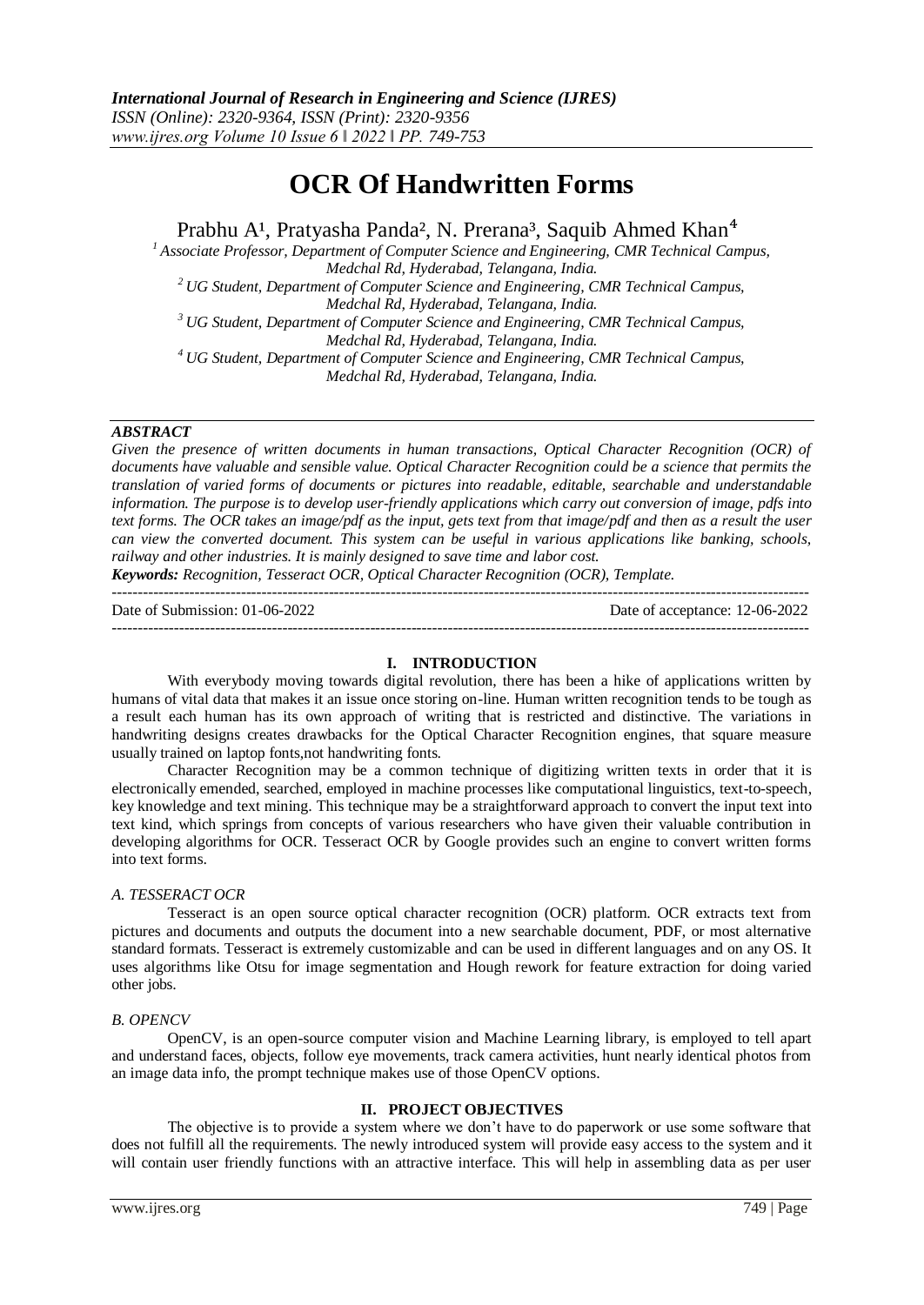choice of templates and store them as excel sheets. the application will provide an easy way of conversion without the requirement of signing up.

### **III. LITERATURE SURVEY**

The review method was adopted by measuring the analysis in the last few years for extraction of information. The thirty one analysis articles were reviewed to cover the review of character recognition technique. Example-

Mohammed Z. Khedher, Gheith A. Abandah, and Ahmed M. Al-Khawaldeh 2005. This paper describes that Recognition of characters greatly depends upon the features used. Several features of the handwritten Arabic characters are selected and discussed. An off-line recognition system based on the selected features was built. The system was trained and tested with realistic samples of handwritten Arabic characters. Evaluation of the importance and accuracy of the selected features is made. The recognition based on the selected features give average accuracies of 88% and 70% for the numbers and letters, respectively. Further improvements are achieved by using feature weights based on insights gained from the accuracies of individual features[1].

MAJIDA ALI ABED HAMID ALI ABED ALASADI [2005]. This manuscript considers a new approach to Simplifying Handwritten Characters Recognition based on simulation of the behavior of schools of fish and flocks of birds, called the Particle Swarm Optimization Approach (PSOA). We present an overview of the proposed approaches to be optimized and tested on a number of handwritten characters in the experiments. Our experimental results demonstrate the higher degree of performance of the proposed approaches. It is noted that the PSOA in general generates an optimized comparison between the input samples and database samples which improves the final recognition rate. Experimental results show that the PSOA is convergent and more accurate in solutions that minimize the error recognition rate[2].

## **IV. METHODOLOGY**

There are differents algorithms that the tesseract OCR consists and following are examples of such - *A. HOUGH TRANSFORM*

The Hough transform is an approach which can be used to insulate features of a particular shape within an image. Hough transform is most generally used for the discovery of regular angles similar as lines, circles, spheres, etc. The main advantage of the Hough transform approach is that it's tolerant of gaps in point boundary descriptions and is fairly unchanged by image noise.

#### *B. OTSU ALGORITHM*

It starts with processing of the input image where histogram of the image is obtained which is done by minimization of the variance of each classes for segmenting the images and the threshold T value is calculated which then replaces image pixels into white in the regions where saturation is greater than T and into the black otherwise. The computation equation can be described as:

$$
\sigma_w^2(t) = w_1(t)\sigma_1^2(t) + w_2(t)\sigma_2^2(t)
$$
, where  $w_1(t)$ ,  $w_2(t)$  [3] are the probabilities of the

two classes divided by a threshold T, whose value is within the range from 0-255.



Figure 1: Project architecture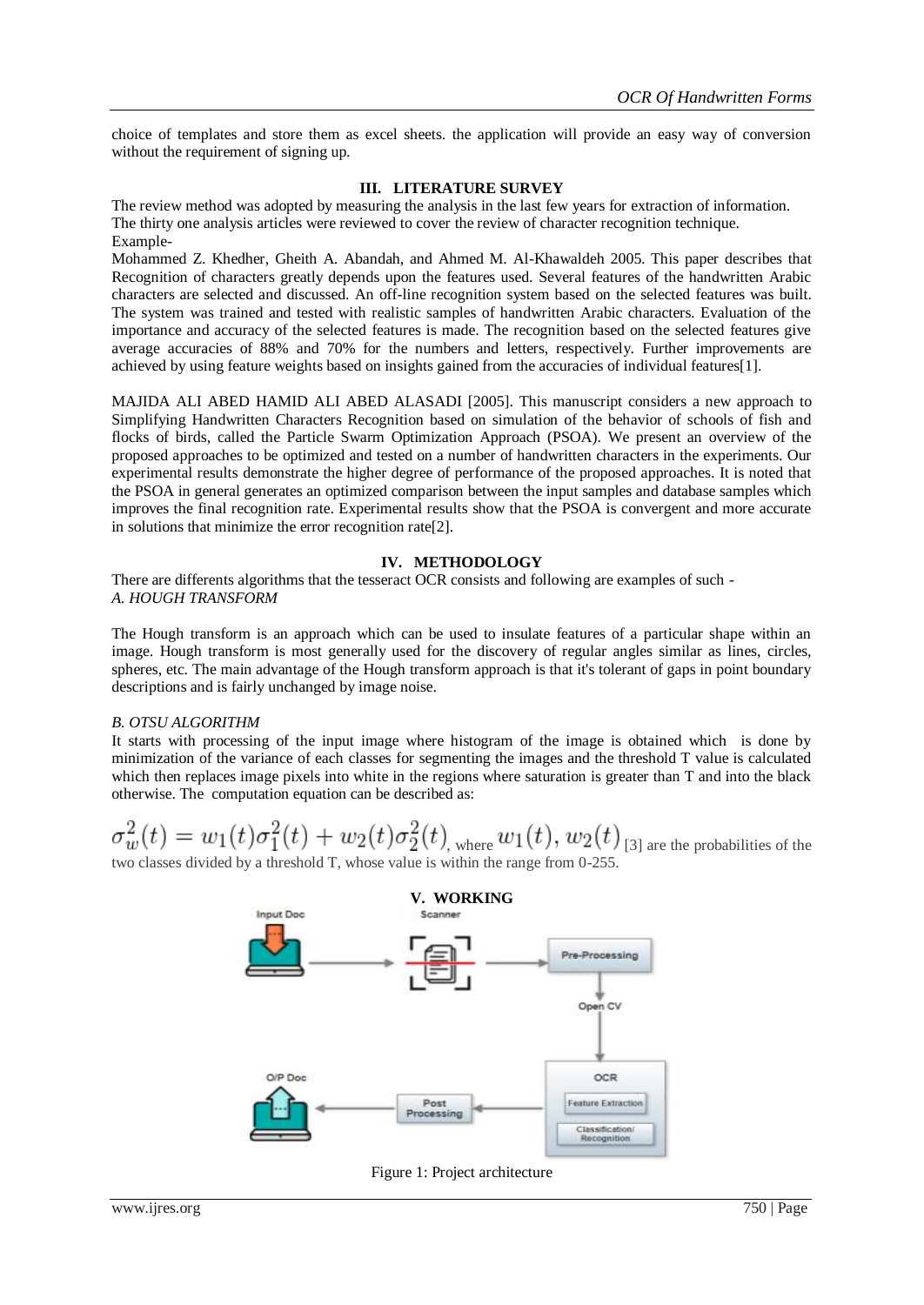When a user logs into the website, they can choose their file from their directories and upload. The user can also select templates of their choice from the document for generating excel sheets. It will return the resulting text form or excel sheet to the user.

## *A. IMAGE CAPTURING*

This step consists of scanning. In scanning, a digital image of typewritten or hand-written or image document is captured. To perform this method, optical scanners are used which are easily accessible from the market. Optical scanners convert coloured levels into gray-levels for machine understanding purposes.

#### *B. PRE-PROCESSING*

Preprocessing of an image is performed to enhance the possibilities of successful recognition. Normally noise filtering, smoothing filing and thinning are performed during this step. Image that was scanned during image capturing might contain a precise amount of noise.

Techniques of preprocessing include:

De-skew: aligns the document properly either few degrees in clockwise or counterclockwise direction therefore to form lines of text absolutely horizontal or vertical.

DE speckle: removing spots i.e. positive or negative spots and smoothing of edges.

Line removal: removes gratuitous lines.

#### *C. FEATURE EXTRACTION*

In this part, features of each character are extracted. The extracted features from input character ought to permit classification in an exceedingly distinctive approach. Different types of features such as the image itself, geometrical features and statistical features can be used.

#### *D. CLASSIFICATION AND RECOGNITION*

The aim of creating a part of the recognition system is the classification stage. Here the matrix containing the image of input characters is directly matched with the set of paradigm characters representing every possible category. The category of prototype giving the simplest match is allotted to the pattern.

#### *E. POST-PROCESSING*

At the final stage, it prints the recognized characters in structured text form. We get a set of individual characters, but these characters in themselves do not contain meaningful information. But once grouped in the form of string or word they can convey a meaning.



#### **VI. RESULT**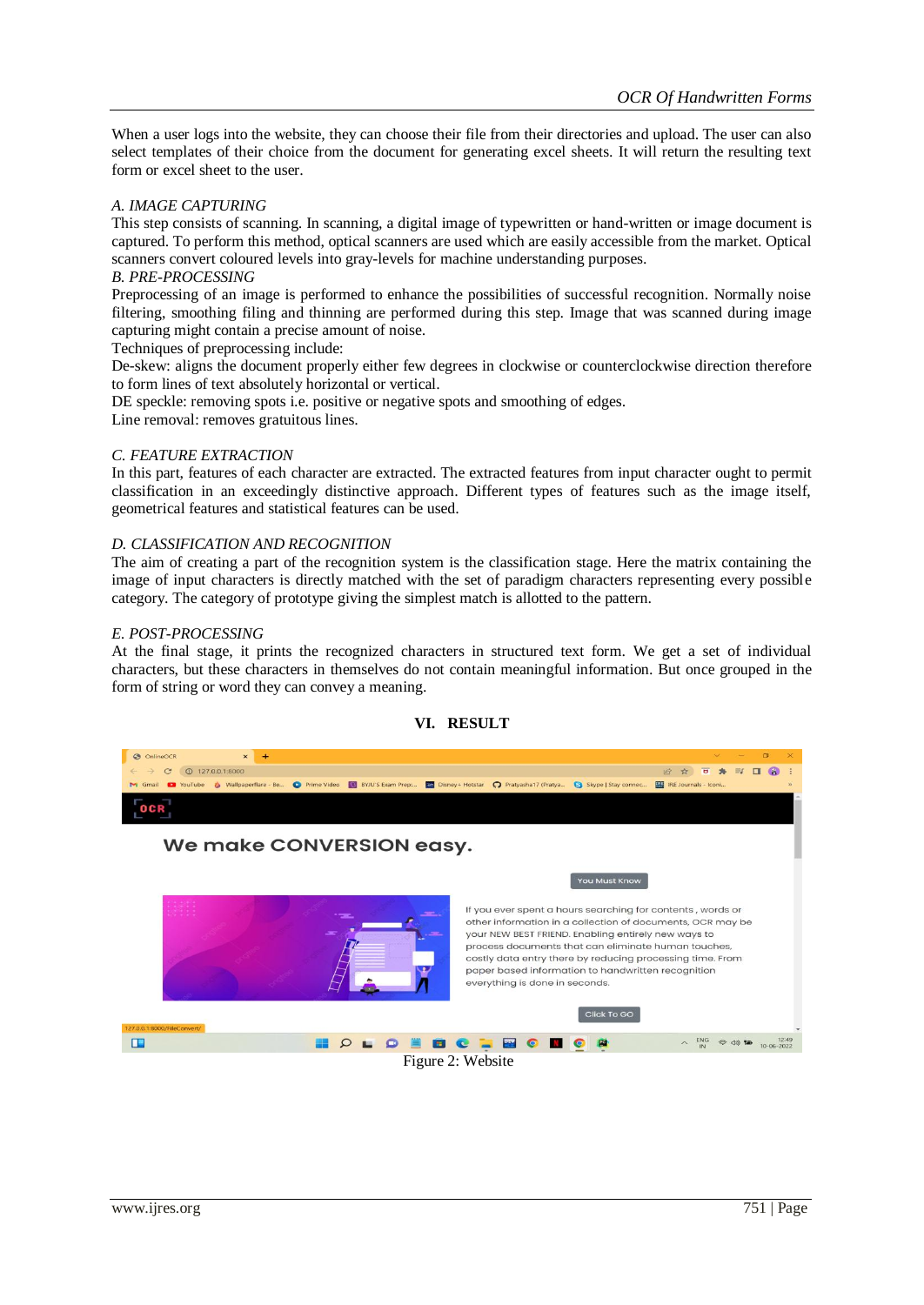# *OCR Of Handwritten Forms*